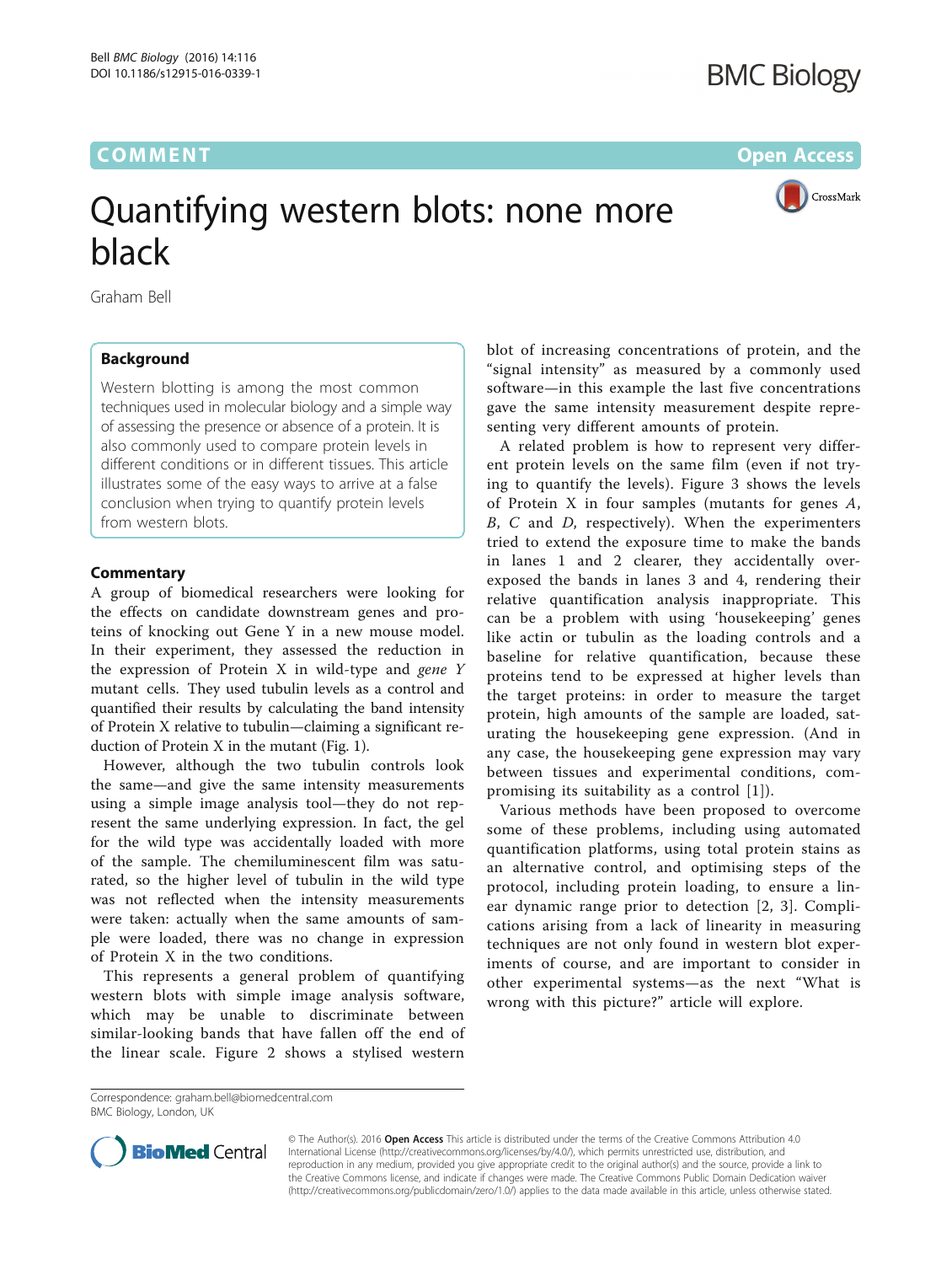<span id="page-1-0"></span>



levels of signal intensity (top). Note that concentrations of 64 ng and above each give an intensity value of 1, indicating that the bands are saturated in the view of the quantification software

|                                                                                                                   |  | gene A gene B gene C gene D |  |
|-------------------------------------------------------------------------------------------------------------------|--|-----------------------------|--|
| <b>Protein X</b>                                                                                                  |  |                             |  |
| Fig. 3. Western blot showing expression levels of Protein X in cells mutant for genes A, B, C and D, respectively |  |                             |  |